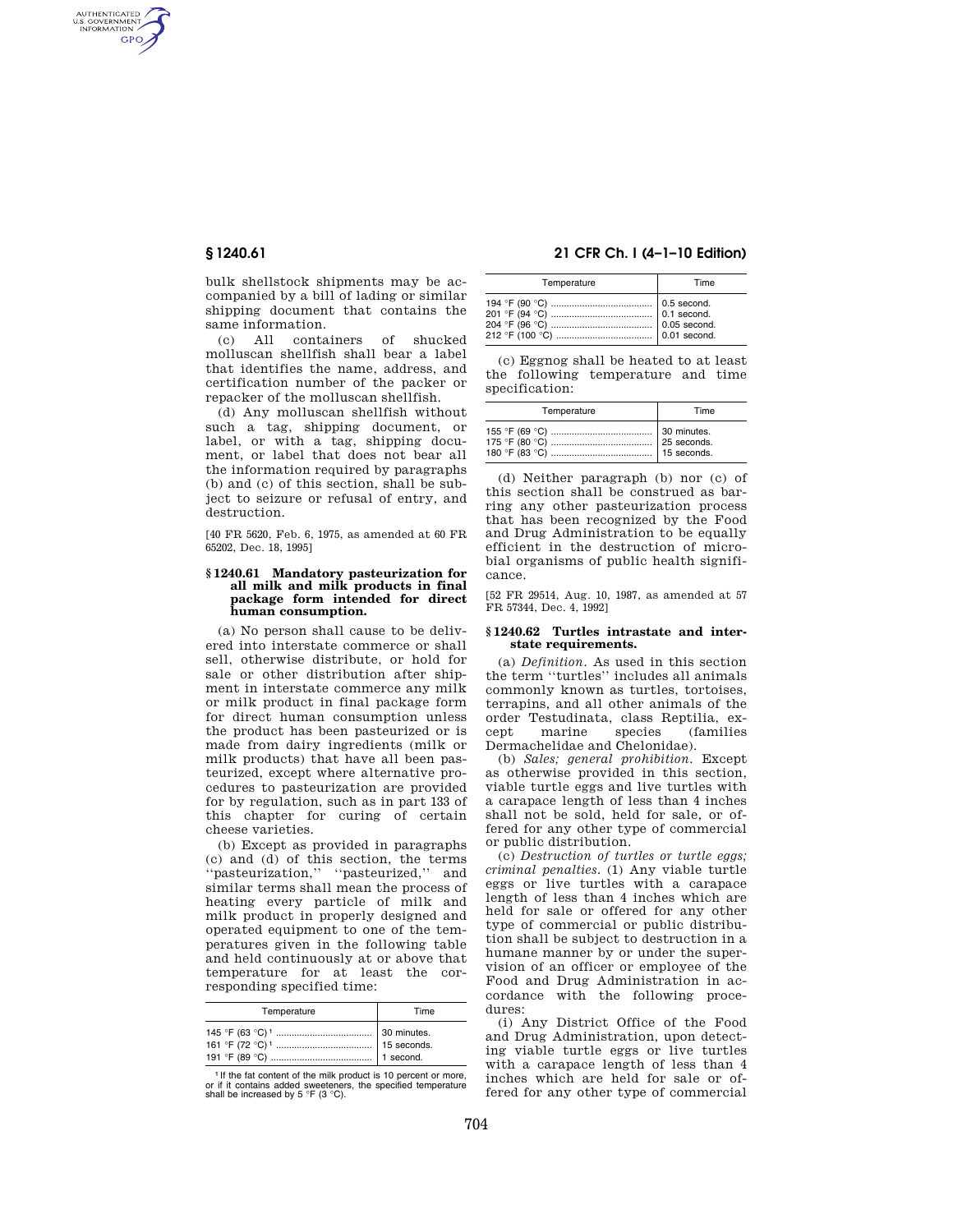# **Food and Drug Administration, HHS § 1240.62**

or public distribution, shall serve upon the person in whose possession such turtles or turtle eggs are found a written demand that such turtles or turtle eggs be destroyed in a humane manner under the supervision of said District Office, within 10 working days from the date of promulgation of the demand. The demand shall recite with particularity the facts which justify the demand. After service of the demand, the person in possession of the turtles or turtle eggs shall not sell, distribute, or otherwise dispose of any of the turtles or turtle eggs except to destroy them under the supervision of the District Office, unless and until the Director of the Center for Veterinary Medicine withdraws the demand for destruction after an appeal pursuant to paragraph  $(c)(1)(ii)$  of this section.

(ii) The person on whom the demand for destruction is served may either comply with the demand or, within 10 working days from the date of its promulgation, appeal the demand for destruction to the Director of the Center for Veterinary Medicine, Food and Drug Administration, 7519 Standish Pl., Rockville, MD 20855. The demand for destruction may also be appealed within the same period of 10 working days by any other person having a pecuniary interest in such turtles or turtle eggs. In the event of such an appeal, the Center Director shall provide an opportunity for hearing by written notice to the appellant(s) specifying a time and place for the hearing, to be held within 14 days from the date of the notice but not within less than 7 days unless by agreement with the appellant(s).

(iii) Appearance by any appellant at the hearing may be by mail or in person, with or without counsel. The hearing shall be conducted by the Center Director or his designee, and a written summary of the proceedings shall be prepared by the person presiding. Any appellant shall have the right to hear and to question the evidence on which the demand for destruction is based, including the right to cross-examine witnesses, and he may present oral or written evidence in response to the demand.

(iv) If, based on the evidence presented at the hearing, the Center Di-

rector finds that the turtles or turtle eggs were held for sale or offered for any other type of commercial or public distribution in violation of this section, he shall affirm the demand that they be destroyed under the supervision of an officer or employee of the Food and Drug Administration; otherwise, the Center Director shall issue a written notice that the prior demand by the District Office is withdrawn. If the Center Director affirms the demand for destruction he shall order that the destruction be accomplished in a humane manner within 10 working days from the date of the promulgation of his decision. The Center Director's decision shall be accompanied by a statement of the reasons for the decision. The decision of the Center Director shall constitute final agency action, reviewable in the courts.

(v) If there is no appeal to the Director of the Center for Veterinary Medicine from the demand by the Food and Drug Administration District Office and the person in possession of the turtles or turtle eggs fails to destroy them within 10 working days, or if the demand is affirmed by the Director of the Center for Veterinary Medicine after an appeal and the person in possession of the turtles or turtle eggs fails to destroy them within 10 working days, the District Office shall designate an officer or employee to destroy the turtles or turtle eggs. It shall be unlawful to prevent or to attempt to prevent such destruction of turtles or turtle eggs by the officer or employee designated by the District Office. Such destruction will be stayed if so ordered by a court pursuant to an action for review in the courts as provided in paragraph  $(c)(1)(iv)$  of this section.

(2) Any person who violates any provision of this section, including but not limited to any person who sells, offers for sale, or offers for any other type of commercial or public distribution viable turtle eggs or live turtles with a carapace length of less than 4 inches, or who refuses to comply with a valid final demand for destruction of turtles or turtle eggs (either an unappealed demand by an FDA District Office or a demand which has been affirmed by the Director of the Center for Veterinary Medicine pursuant to appeal), or who